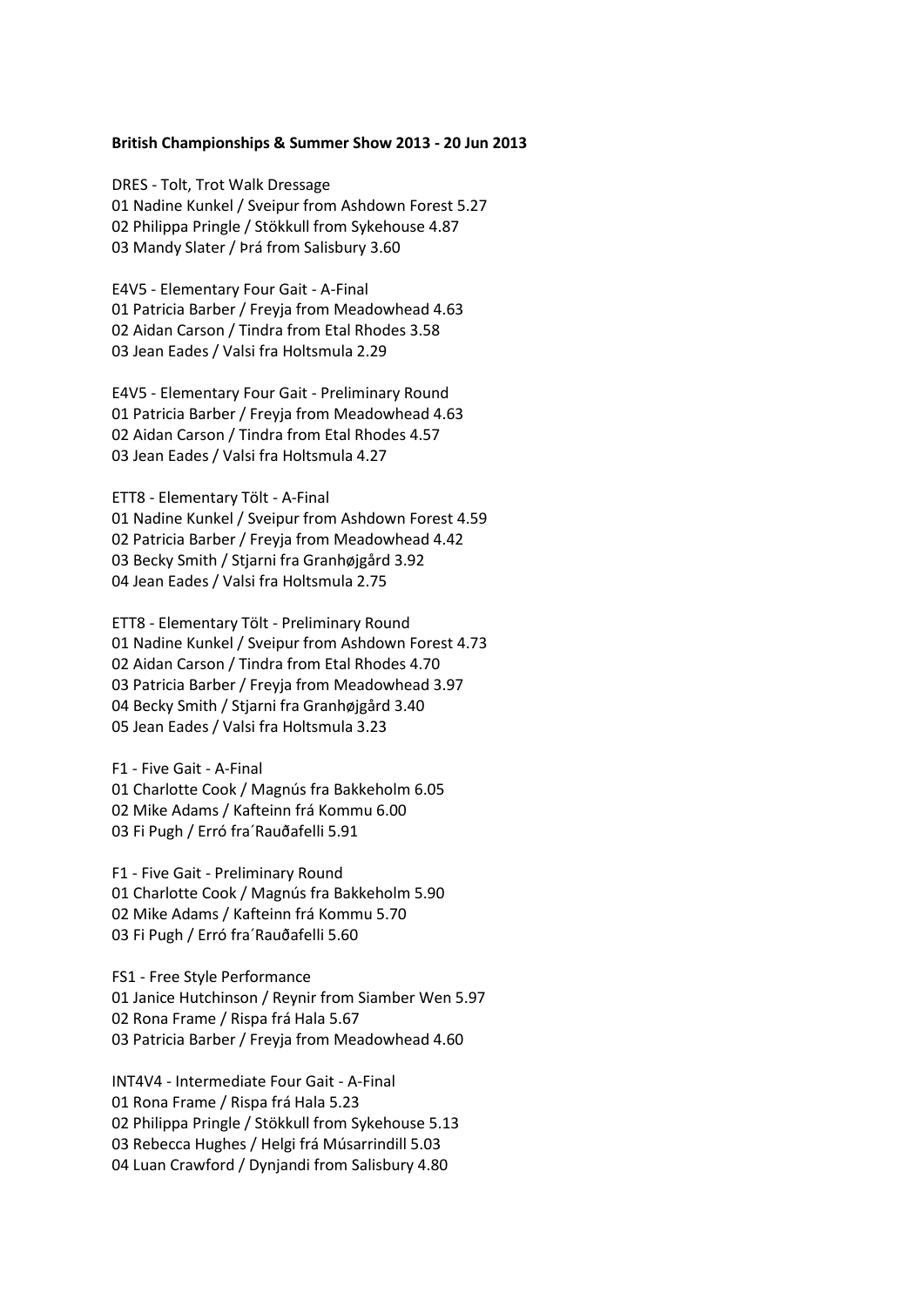INT4V4 - Intermediate Four Gait - Preliminary Round Rona Frame / Rispa frá Hala 5.23 Rebecca Hughes / Helgi frá Músarrindill 4.93 Luan Crawford / Dynjandi from Salisbury 4.73 Philippa Pringle / Stökkull from Sykehouse 4.50

INTT6 - Intermediate loose rein Tölt - A-Final 01 Celia Carylon-Smith / Magnús from Costow 4.92 02 Tim Hutchinson / Svali from Meadowhead 4.75

INTT6 - Intermediate loose rein Tölt - Preliminary Round 01 Celia Carylon-Smith / Magnús from Costow 4.63 02 Tim Hutchinson / Svali from Meadowhead 4.43

INTT7 - Intermediate Tölt T7 - A-Final Mandy Slater / Þrá from Salisbury 5.17 Rebecca Hughes / Helgi frá Músarrindill 5.17 Janice Hutchinson / Reynir from Siamber Wen 4.84 Rona Frame / Rispa frá Hala 4.83 Freija Glansdorp / Týr from Solva 4.67

INTT7 - Intermediate Tölt T7 - Preliminary Round 01 Fi Pugh / Ásta frá Neðra-Seli 5.33 02 Janice Hutchinson / Reynir from Siamber Wen 5.30 03 Mandy Slater / Þrá from Salisbury 5.00 04 Rona Frame / Rispa frá Hala 4.93 05 Rebecca Hughes / Helgi frá Músarrindill 4.87 06 Freija Glansdorp / Týr from Solva 4.70 07 Dave Savage / Lína from Siamber Wen 4.60 08 Abigail Waddington / Álfadís frá Bakkakoti 4.33 09 Philippa Pringle / Stökkull from Sykehouse 4.23 10 Roger Bax / Fleygur from Siamber Wen 4.00 11 Luan Crawford / Dynjandi from Salisbury 3.97 12 Kristina Christof / Ófelia von Haus der Pferde 3.93

INTV3 - Intermediate Four Gait V3 - A-Final 01 Jemimah Adams / Blíða frá Eyri 5.40 02 Abigail Waddington / Álfadís frá Bakkakoti 5.03 03 Mandy Slater / Þrá from Salisbury 4.90 04 Kristina Christof / Ófelia von Haus der Pferde 4.70 05 Dave Savage / Lína from Siamber Wen 4.14

INTV3 - Intermediate Four Gait V3 - Preliminary Round 01 Jemimah Adams / Blíða frá Eyri 5.23 02 Abigail Waddington / Álfadís frá Bakkakoti 4.90 03 Freija Glansdorp / Von frá Jórvík 4.87 04 Kristina Christof / Ófelia von Haus der Pferde 4.80 05 Dave Savage / Lína from Siamber Wen 4.77 06 Mandy Slater / Þrá from Salisbury 4.60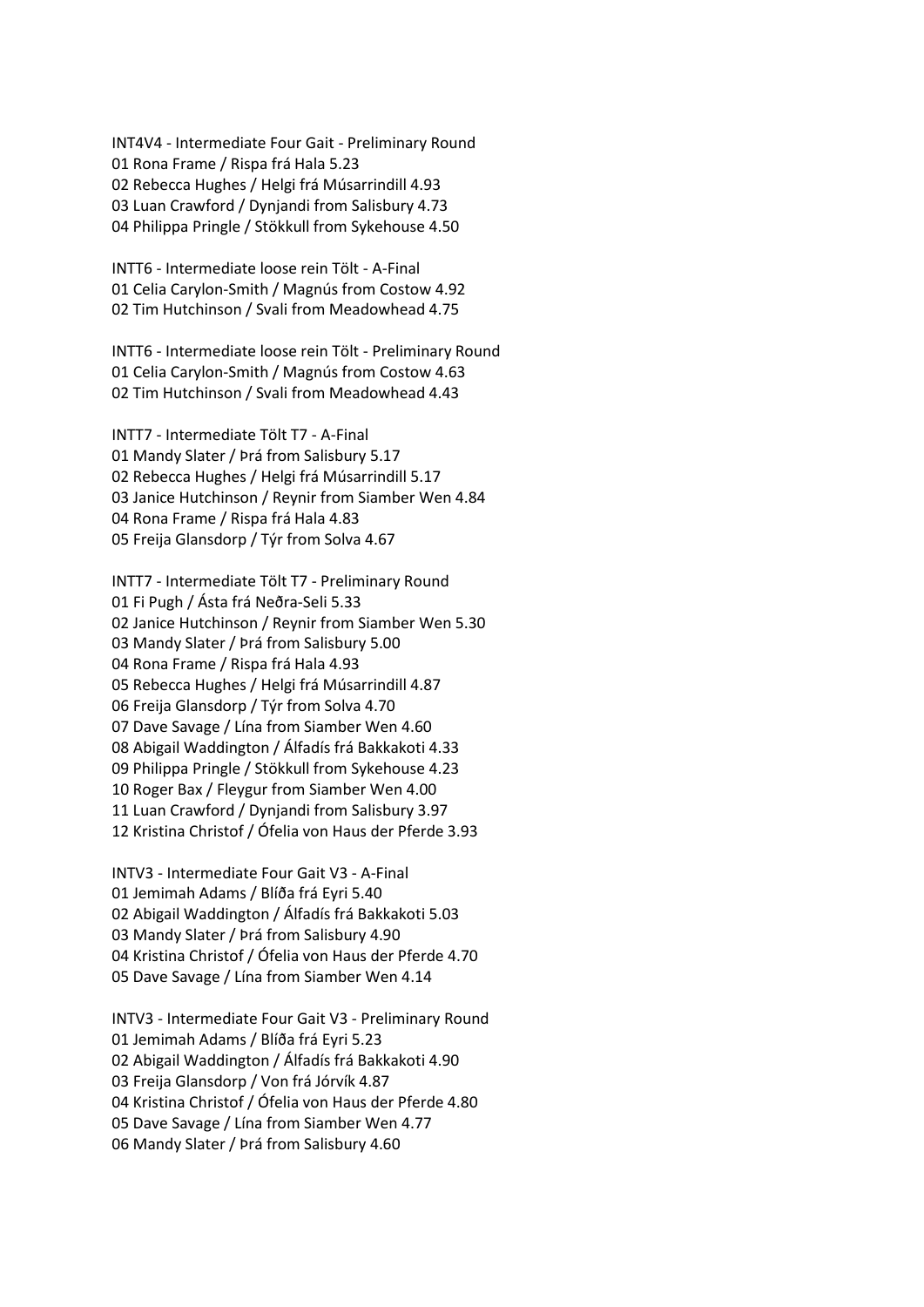T1 - Tölt - A-Final 01 James Faulkner / Brimar frá Margétarhofi 7.44 02 Jemimah Adams / Kraftur frá Kvistum 7.17 03 Alison Savage / Háfeti frá Hurðarbaki 5.94 04 Sandy Carson / Hagar (Herkules) fra Smingegården 5.83

T1 - Tölt - Preliminary Round 01 Jemimah Adams / Kraftur frá Kvistum 7.00 02 James Faulkner / Brimar frá Margétarhofi 6.83 03 Smári Slater / Dropi from Salisbury 6.47 04 Fi Pugh / Erró fra´Rauðafelli 5.80 05 Sandy Carson / Hagar (Herkules) fra Smingegården 5.70 06 Alison Savage / Háfeti frá Hurðarbaki 5.60 07 Smári Slater / Kára frá Káragerði 4.73

T2 - Tölt - A-Final 01 Charlotte Cook / Magnús fra Bakkeholm 6.67 02 Jemimah Adams / Draupnir frá Vallanesi 6.67 03 Sandy Carson / Óðinn frá Vallanesi 6.08

T2 - Tölt - Preliminary Round 02 Jemimah Adams / Draupnir frá Vallanesi 6.53 03 Charlotte Cook / Magnús fra Bakkeholm 6.47 04 Elizabeth Adams / Stapi frá Búlandi 5.97 05 Sandy Carson / Óðinn frá Vallanesi 5.93 06 Ann Savage / Eldur frá Sauðardalsá 5.90 07 Charlotte Cook / Hrafnketill fra Bakkeholm 5.30 08 Torben Rees / Pipar frá Fölskvi 5.17

V1 - Four Gait - A-Final

01 Jemimah Adams / Kraftur frá Kvistum 6.80 02 James Faulkner / Brimar frá Margétarhofi 6.00 03 Charlotte Cook / Hrafnketill fra Bakkeholm 5.87 04 Ann Savage / Eldur frá Sauðardalsá 5.83 05 Smári Slater / Dropi from Salisbury 4.60

V1 - Four Gait - Preliminary Round 01 Jemimah Adams / Kraftur frá Kvistum 6.60 02 James Faulkner / Brimar frá Margétarhofi 6.27 03 Ann Savage / Eldur frá Sauðardalsá 5.90 04 Smári Slater / Dropi from Salisbury 5.77 05 Charlotte Cook / Hrafnketill fra Bakkeholm 5.67 06 Andrew Nickall / Komma fra Barnegård 5.50 07 Freija Glansdorp / Týr from Solva 5.13 08 Sandy Carson / Hagar (Herkules) fra Smingegården 5.07 09 Torben Rees / Pipar frá Fölskvi 4.90 10 Janice Hutchinson / Reynir from Siamber Wen 4.83 10 Tim Hutchinson / Svali from Meadowhead 4.83 12 Celia Carylon-Smith / Magnús from Costow 4.80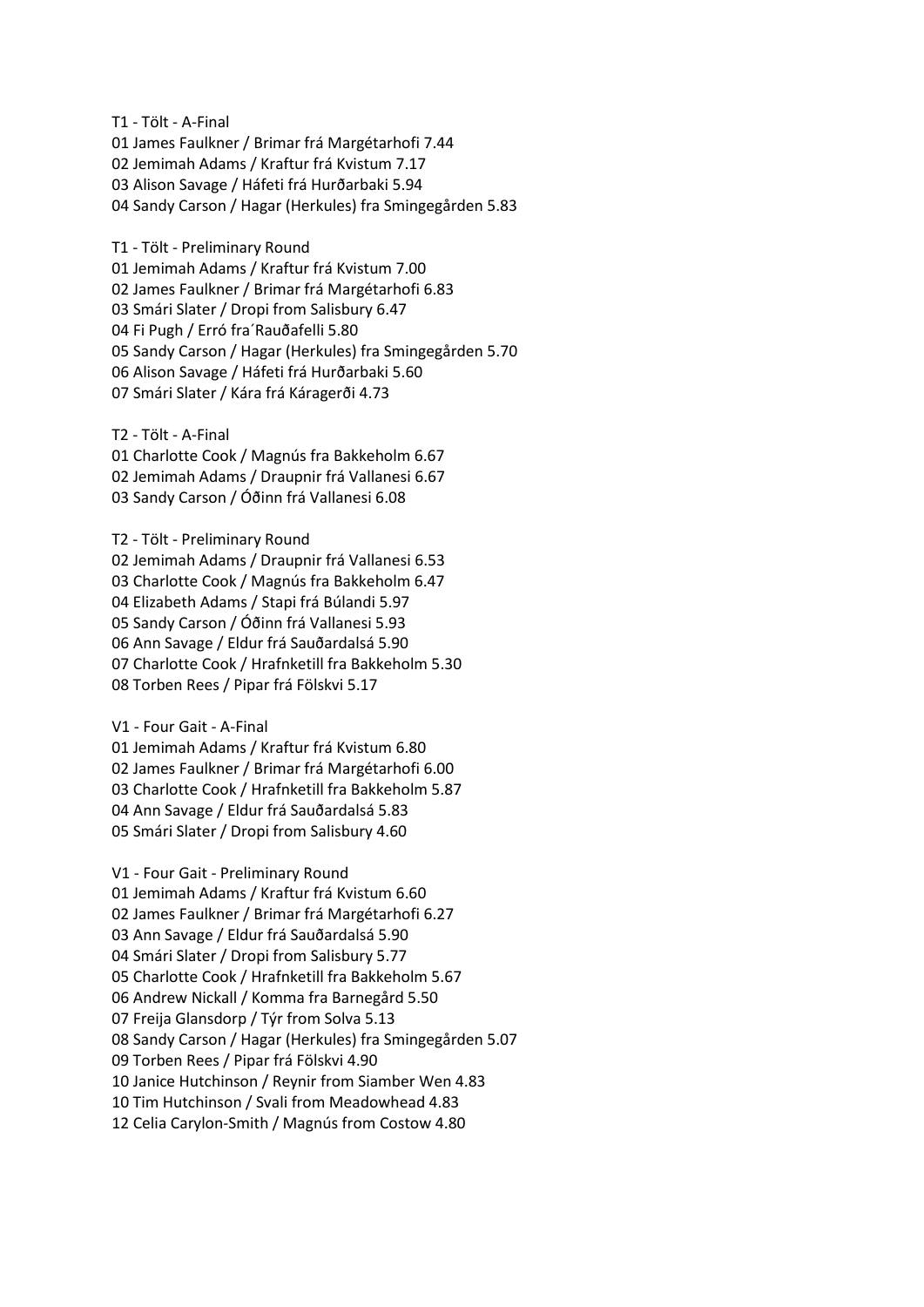YLR - Youth Lead Rein - Preliminary Round 01 Malte Simonsen / Hrafnketill fra Bakkeholm 5.00

YT8 - Youth Tölt - A-Final 01 Aidan Carson / Örn frá Króki 5.09 02 Cory Carson / Fifa from Ardechive 4.67 03 Natalie Crombie / Depla frá Ólafsvöllum 4.25

YT8 - Youth Tölt - Preliminary Round 01 Aidan Carson / Örn frá Króki 5.17 02 Natalie Crombie / Depla frá Ólafsvöllum 4.93 03 Cory Carson / Fifa from Ardechive 4.37

YV5 - Youth Four Gait - A-Final 01 Aidan Carson / Örn frá Króki 5.29 02 Natalie Crombie / Depla frá Ólafsvöllum 5.21 03 Cory Carson / Fifa from Ardechive 4.58

YV5 - Youth Four Gait - Preliminary Round 01 Aidan Carson / Örn frá Króki 5.37 02 Natalie Crombie / Depla frá Ólafsvöllum 4.00 03 Cory Carson / Fifa from Ardechive 3.43

ZACK - ZACK - Preliminary Round 01 Celia Carylon-Smith / Magnús from Costow 2.00 02 Rona Frame / Rispa frá Hala 03 Roger Bax / Fleygur from Siamber Wen

PP1 - Pace Test 01 Mike Adams / Kafteinn frá Kommu 6.05 02 Charlotte Cook / Magnús fra Bakkeholm 4.50

P2 SpeedPass - 01 Fi Pugh/ Erró fra´Rauðafelli 3.97 9.62" --- Mike Adams/Gauti frá Reykjavík ---

Combination: Elementary Combination 01 Aidan Carson / Tindra from Etal Rhodes 4.64 02 Patricia Barber / Freyja from Meadowhead 4.30 03 Jean Eades / Valsi fra Holtsmula 3.75